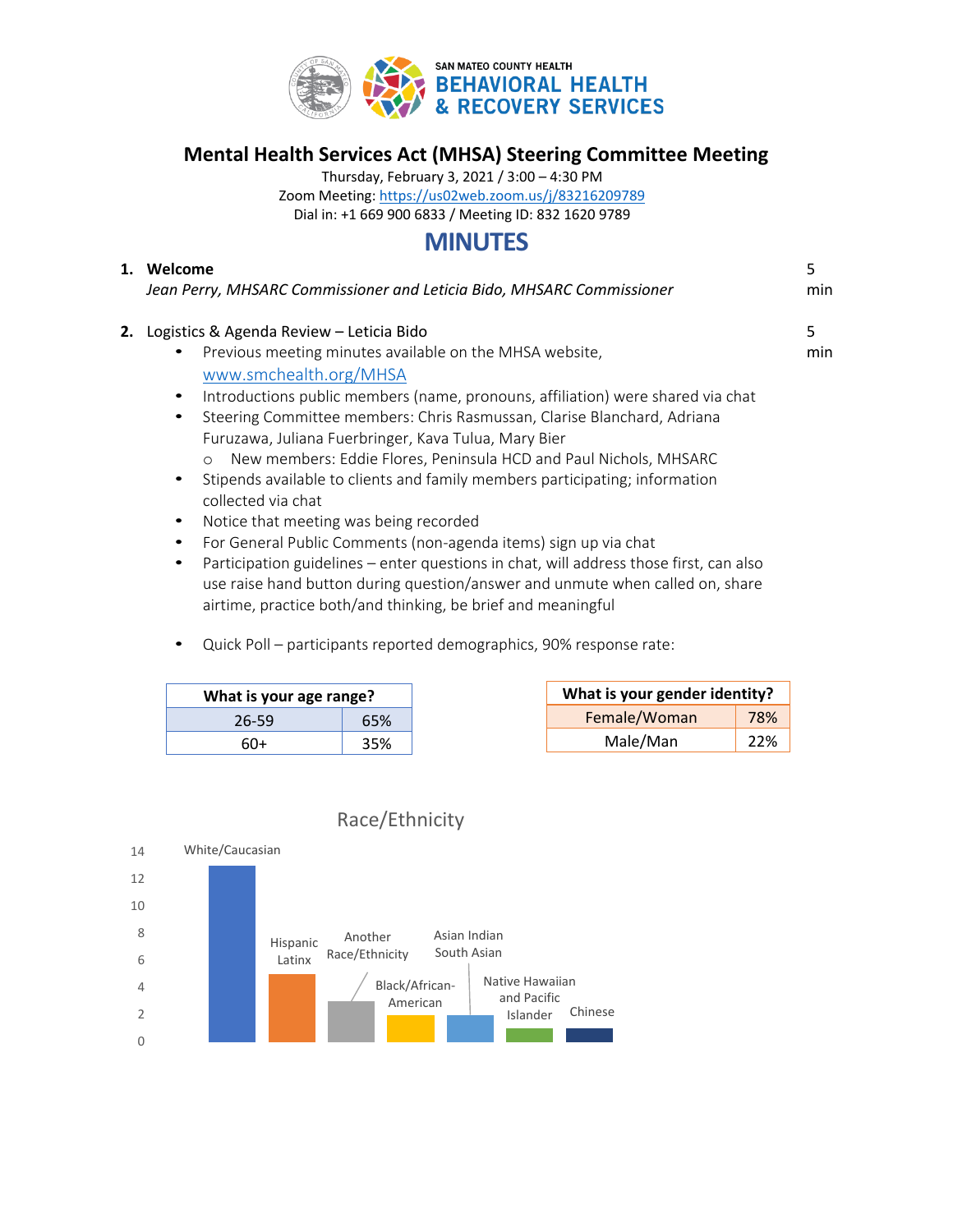

| What part of the county do you live in OR<br>work in? |     |  |  |  |  |  |
|-------------------------------------------------------|-----|--|--|--|--|--|
|                                                       |     |  |  |  |  |  |
| <b>Central County</b>                                 | 43% |  |  |  |  |  |
| County-wide                                           | 22% |  |  |  |  |  |
| East Palo Alto/Belle Haven                            | 4%  |  |  |  |  |  |
| North County                                          | 17% |  |  |  |  |  |
| South County                                          | 13% |  |  |  |  |  |



#### 3. Announcements – *Jean Perry*

- INN Workgroup
	- o New proposals are submitted for approval to oversight committee every three years
	- o Consultant has been hired to facilitate the workgroup and will be available throughout the process for technical assistance
	- o There is an application to participate in the innovation wrkgrp. Will select ~12 members based on demographic diversity
	- o You must be able to attend all three (3) meetings on Thursdays, February 17th, March 17th and April 21st, from 3-4:30PM.
	- o Interest survey is on the MHSA website and will be shared in chat
	- $\circ$  You do not have to be part of the workgroup to submit an idea
	- o Workgroup is to help us develop an inclusive and supportive process for submitting, selecting and funding innovative ideas!
- 5% of MHSA funding must be allocated to new best practices in behavioral health services. See below for more details.
- Director's Update Pride Center (Innovation) article [https://www.smchealth.org/sites/main/files/file](https://www.smchealth.org/sites/main/files/file-attachments/directors_update_feb_2022.pdf?1643233640)[attachments/directors\\_update\\_feb\\_2022.pdf?1643233640](https://www.smchealth.org/sites/main/files/file-attachments/directors_update_feb_2022.pdf?1643233640) –

#### 4. General Public Comment *– Leticia Bido*

- For non-agenda items
- Additional public comments can also be submitted via email to [mhsa@smcgov.org.](mailto:mhsa@smcgov.org)

5

min

10 min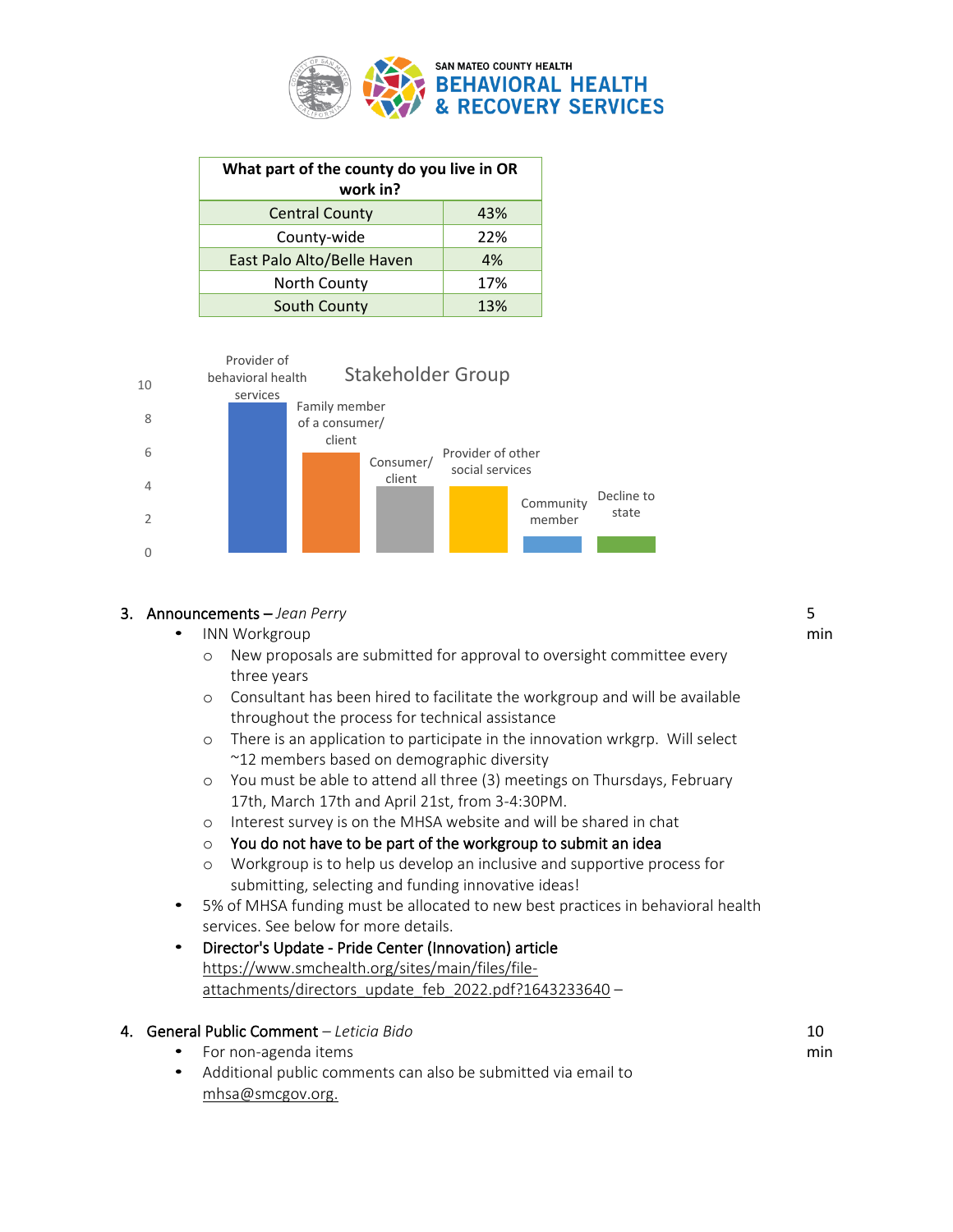

o Comment from Jean Perry: FSP workgroup demands for clients to have access to therapy! Checks and balances are needed for RFPs and contractors that get selected as providers of FSP. Deficit needs to be addressed.

o Question from Carol Gosho: Do you have an annual report of MHSA projects from beginning to end? How much was spent and what was the outcome? Response from Doris: yes, we will be highlighting it today and posting by Feb 25<sup>th</sup> on the MHSA website

| 5. MHSA Annual Update - Doris Estremera, MHSA Manager                                 |     |
|---------------------------------------------------------------------------------------|-----|
| Highlights and Fiscal Projections - Doris Estremera                                   | 25  |
| <b>MHSA Overview</b><br>$\bullet$                                                     | min |
| 1% tax imposed on personal income over \$1M to transform public<br>$\circ$            |     |
| mental health systems; this translates to \$34.3M annual avg in the last              |     |
| five years through fiscal year 2020-21                                                | 10  |
| 76% of revenue allocated to direct services and treatment for individuals<br>$\circ$  | min |
| living with serious mental illness; 51% of this must go to Full Service               |     |
| Partnerships (FSPs)                                                                   | 10  |
| 19% goes to PEI; 5% to INN<br>$\circ$                                                 | min |
| MHSA Annual Update timeline                                                           | 20  |
| Annual Update document will be posted by Feb 25 <sup>th</sup><br>$\circ$              | min |
| March 2, open 30 day comment period + public hearing<br>$\circ$                       |     |
| April 6, close public comment and vote to recommend the approval of<br>$\circ$        |     |
| the MHSA Annual Update                                                                |     |
| MHSA Revenue & Expenses                                                               |     |
| FY 20-21 revenue came in at \$5M over the projection from last year.<br>$\circ$       |     |
| The projected decreases in future years are not due to a recession,                   |     |
| COVID delay in taxes gave a bigger revenue in FY 20-21 plus there were                |     |
| adjustments made from previous years' higher than anticipated                         |     |
| economic growth.                                                                      |     |
| Overall the trend is upward growth, millionaires made more millions<br>$\circ$        |     |
| during the pandemic.                                                                  |     |
| Waiting on State to release latest projections for FY 22-23 and 23-24<br>$\circ$      |     |
| Last Annual Update, FY 21-22:                                                         |     |
| Implemented a one-time spend plan for \$11.7M. Today will provide a<br>$\circ$        |     |
| status update: some things are delayed, some are completed                            |     |
| Increased the ongoing budget to \$3M over revenue. This helps dig into<br>$\circ$     |     |
| the overages, if the economy happens to drop in future years                          |     |
| A reserve is still in effect so that we do not have to cut services in an<br>$\Omega$ |     |
| economic downturn                                                                     |     |
| FY 22-23                                                                              |     |
| proposal to increase FSP funding, as per the FSP Workgroup and<br>O                   |     |
| consultant recommendations                                                            |     |

- o Increase ongoing budget to ~\$5M over-revenue
- Public Input/Questions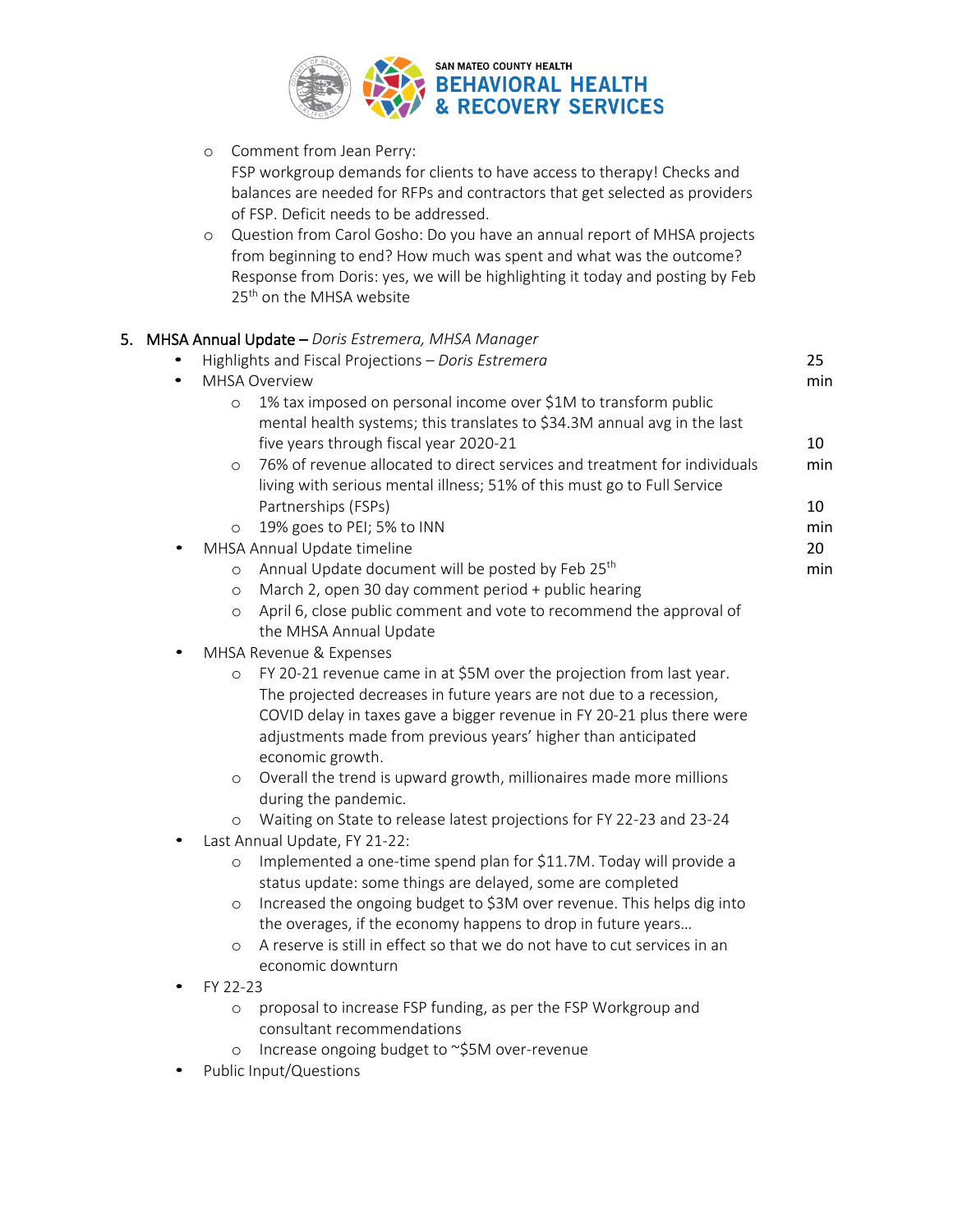

- o William: Status Update on 11.7M, does the \$5M for housing proposal marked as completed mean that the housing units have been developed?
- o Response from Doris: No, it means the funding was transferred to Dept of Housing to support the Notification of Award. Developers have been selected and the developments are moving forward.
- o Jean: Strategy to increase therapist workforce. SSPN Incentives. These could really help out, considering how expensive it is to live here
- o Response from Doris: will look into where things are at with this strategy
- o Jean: what about the people who are already here working? Are the new hires going to be better positioned than the people who are already working?
- o Response from Doris: there are workforce strategies to support those that are already working, ex. student loan forgiveness. This received a one-time allocation recently from the state and we have launched the application process here in San Mateo County
- Cariño Project *Dr. Belinda Hernandez Arriaga, EdD, LCSW Executive Director of ALAS (Ayudando Latinos A Soñar)*
	- o Dr. Belinda is founder, exe director, licensed clinician, educator, prof at USF. ALAS started in 2011 after hearing community isolation and need for youth to have space for their culture.
	- o Grassroots beginnings w/ MHSA funding
	- o wraparound community support, cultural arts model, offers social services, food insecurity, Case management, medical resources, COVID responses. Safety-net support. Started a Crisis food pantry during COVID
	- o Mental Health Services, Clinical Suprevisor Dr. Rafael Padilla. Provide free culturally centered mental health services
	- o Community Outreach Cultura and the Arts, Youth Outreach, Paint nights, Mother's groups
	- o Last year, served 1221 unduplicated clients, 700 unique families!
	- o Consumers: 87% Latine, 4% Asian, 66% Female, 90% Spanish Speakers
	- o Serve individuals from Half Moon Bay, EL Granada, La Honda, Montara, Moss Beach, Pacifica, Pescadero, San Gregorio. Case management and support to newcomer fams from Central and South America
- BHRS Pathways Program *Tennille Tucker, LCSW Supervising Mental Health Clinician and Angel Nguyen, MFT Mental Health Program Specialist*
	- o Tennille Tucker: Clinical Supervisor w BHRS Pathways. Presenting on Pathways Mental Health Court Program
	- o Formed in 2006, collaboration of SMC Courts, Probation Department, DA, Sheriff, Correctional Mental Health, NAMI, and BHRS.
	- o Developed many of these programs… a totally brand new process that continues to expand
	- o Goal: Reduce recidivism and incarceration, Stabilize housing, Reduce acute care utilization, Engage and maintain participation in personal recovery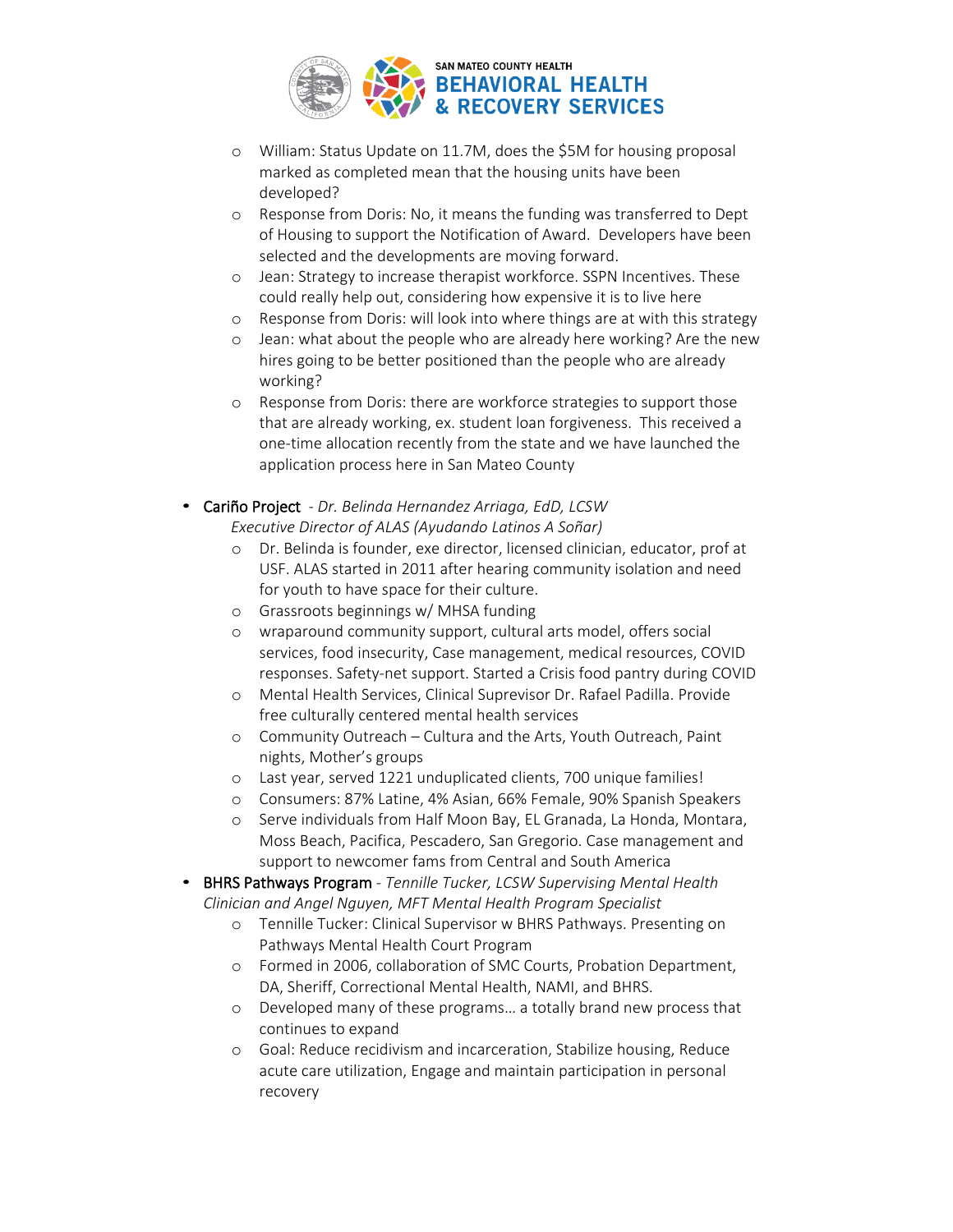

- o Referrals can be done by anyone, decided in Pathways Court
- o Evaluations by Pathways clinicians, field-based support, probation officers provide intensive supervision, therapy, AOD services, temporary housing
- o Program is 2-3 years w/treatment and court compliance, incentives to stay on this pathway, but with sanctions
- o As of June 2021, 142 Clients have graduated
- o Veterans Treatment Court and Military diversion, Misdemeanor Court, Mental Health Diversion
- Public Input/Questions
	- o Jean: What does it mean to be 'restored'?
	- o Response from Angel: it means that the person is returned to 'competency' in the eyes of the court. If the person cannot converse with their counsel, the restoration is a stabilization for the defendant to understand they are entering the legal process. If they are not restored, they cannot move forward with the legal proceedings.
	- o Chris: How many clients are homeless?
	- o Response from Angel, around 50%

### 6. Adjourn

**\* Public Participation:** All members of the public can offer comment at this public meeting; there will be set opportunities in the agenda to provide input. You can also submit questions and comments in the chat. If you would like to speak, please click on the icon labeled "Participants" at the bottom center of the Zoom screen then click on "Raise Hand." The host(s) will call on you and you will unmute yourself. Please limit your questions and comments to 1-2 minutes. The meeting will be recorded. Questions and public comments can also be submitted via email to [mhsa@smcgov.org.](mailto:mhsa@smcgov.org)

> \*REMINDER – Please Complete the Steering Committee Feedback Survey [https://www.surveymonkey.com/r/MHSA\\_MtgFeedback](https://www.surveymonkey.com/r/MHSA_MtgFeedback)